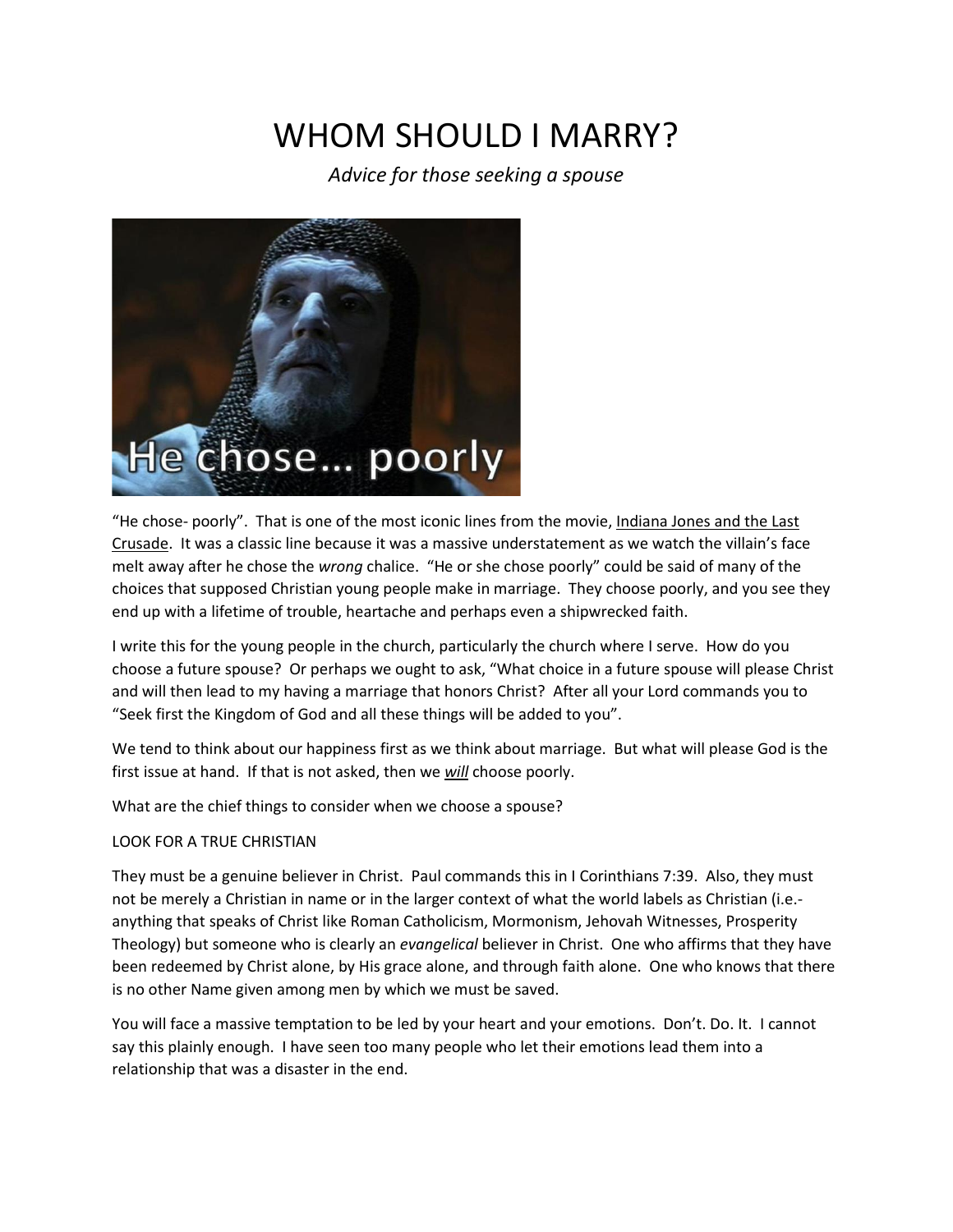You must also find someone who is a growing believer. Not a nominal believer, but one who has (1) a clear heart for the things of God and (2) a love for the Gospel and (3) a commitment to the local church. Be ruthless as you look for a spouse in these three areas. Too much is at stake. There is no room for compromise in these things. Don't. Do. It.

## LOOK IN THE MIRROR

You must be a believer who is growing in your faith, or you are not ready to get married. You are not ready. This means that you must be one who is seeking to grow in Christ more than anything else in life that you are presently doing. It means that you can only do this if you are involved in a local church where the Bible is fully preached and the Gospel is proclaimed. If you are not involved in a local faithful church- you are not ready to get married. Don't. Do. It.

### IF YOU ARE A MAN

You must be one who is prepared to lead, provide and protect. Above all you must be willing to shoulder the responsibility for the spiritual direction of your home. God has laid this firmly on your shoulders. Do not fail at this. Too much is at stake. You will be held accountable for your home's spiritual direction.

Look for a woman who is willing to be led by you. Do not be deceived by her beauty or her charms. Her chief characteristic must be that she is a woman who fears the Lord.

### IF YOU ARE A WOMAN

You must be willing to be led spiritually by your husband and look to him to ensure there is provision for your family (Note: this does not mean a wife should never work outside the home). You must be willing to be protected and expect to be protected by him. You must be willing to help and support your husband in his responsibilities. Be ready to come alongside him and help. You must be willing to let him lead your home as he leads you in the Lord.

Be devoted to your home and let your husband be devoted to protecting your home. Look for a man who is ready to lead. Do not think you can shape him into a leader. You cannot. He must be ready to go. He can and will grow in that role, but he must be on the path already at the start.

## A POOR CHOICE THEN IS:

Someone who is not a believer.

Someone who is not a very strong believer.

Someone who does not see the purpose of marriage to first honor Christ as a godly husband or godly wife as defined by Scripture.

Someone who is not clearly committed to the local church

#### THREE FINAL THOUGHTS

1. Do not choose a wife who is bitter at her father. A woman who is angry at her father will most likely be angry with her husband. She will often transfer that anger toward her husband.